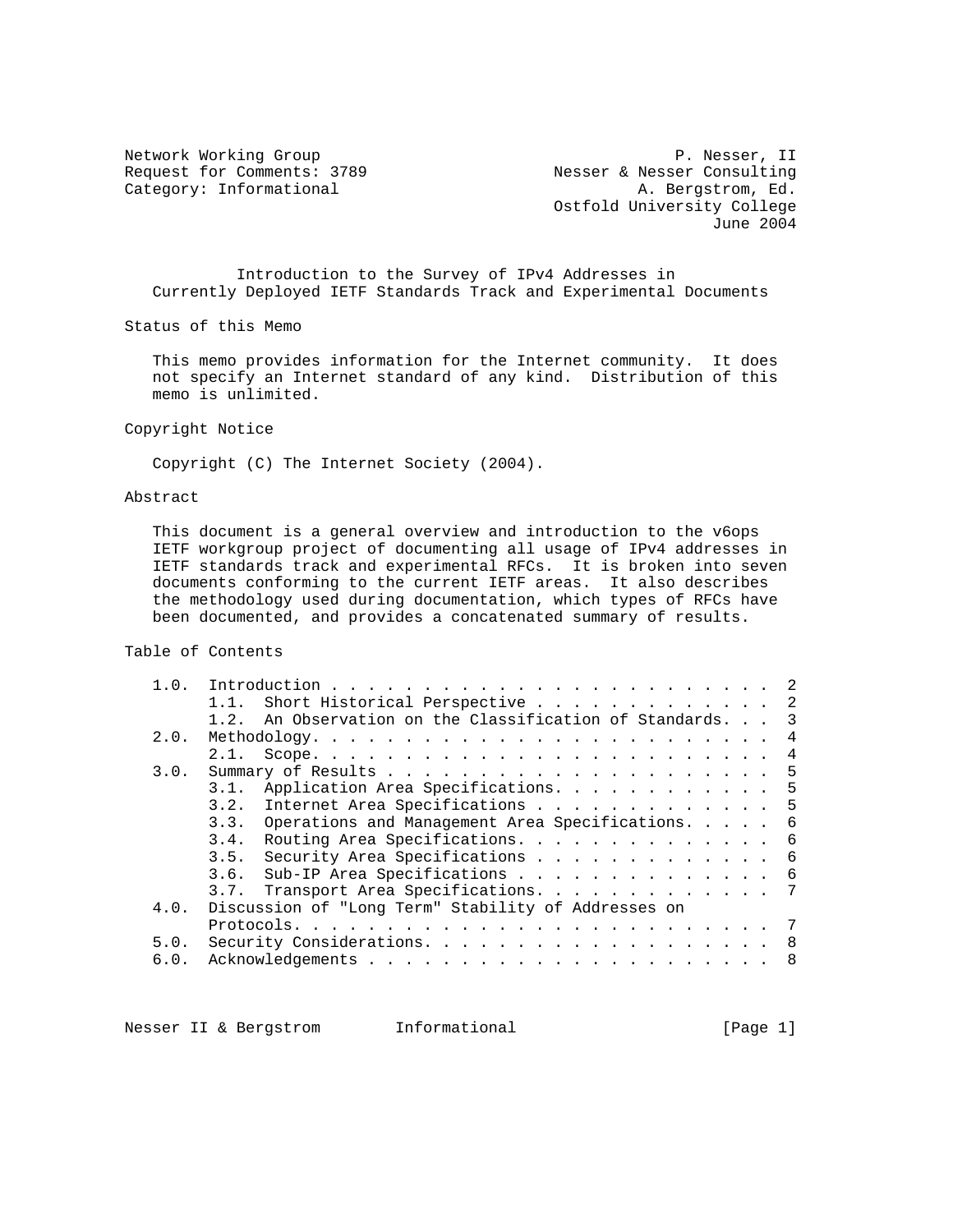| 7.1. Normative References 8      |  |  |  |  |  |  |  |  |  |
|----------------------------------|--|--|--|--|--|--|--|--|--|
|                                  |  |  |  |  |  |  |  |  |  |
| 9.0. Full Copyright Statement 10 |  |  |  |  |  |  |  |  |  |

# 1.0. Introduction

 This document is the introduction to a document set aiming to document all usage of IPv4 addresses in IETF standards. In an effort to have the information in a manageable form, it has been broken into 7 documents, conforming to the current IETF areas (Application [1], Internet [2], Operations and Management [3], Routing [4], Security [5], Sub-IP [6], and Transport [7]). It also describes the methodology used during documentation, which types of RFCs that have been documented, and provides a concatenated summary of results.

### 1.1. Short Historical Perspective

 There are many challenges that face the Internet Engineering community. The foremost of these challenges has been the scaling issue: how to grow a network that was envisioned to handle thousands of hosts to one that will handle tens of millions of networks with billions of hosts. Over the years, this scaling problem has been managed, with varying degrees of success, by changes to the network layer and to routing protocols. (Although largely ignored in the changes to network layer and routing protocols, the tremendous advances in computational hardware during the past two decades have been of significant benefit in management of scaling problems encountered thus far.)

 The first "modern" transition to the network layer occurred during the early 1980's, moving from the Network Control Protocol (NCP) to IPv4. This culminated in the famous "flag day" of January 1, 1983. IP Version 4 originally specified an 8 bit network and 24 bit host addresses, as documented in RFC 760. A year later, IPv4 was updated in RFC 791 to include the famous A, B, C, D, and E class system.

 Networks were growing in such a way that it was clear that a convention for breaking networks into smaller pieces was needed. In October of 1984 RFC 917 was published formalizing the practice of subnetting.

 By the late 1980's, it was clear that the current exterior routing protocol used by the Internet (EGP) was insufficiently robust to scale with the growth of the Internet. The first version of BGP was documented in 1989 in RFC 1105.

Nesser II & Bergstrom 1nformational [Page 2]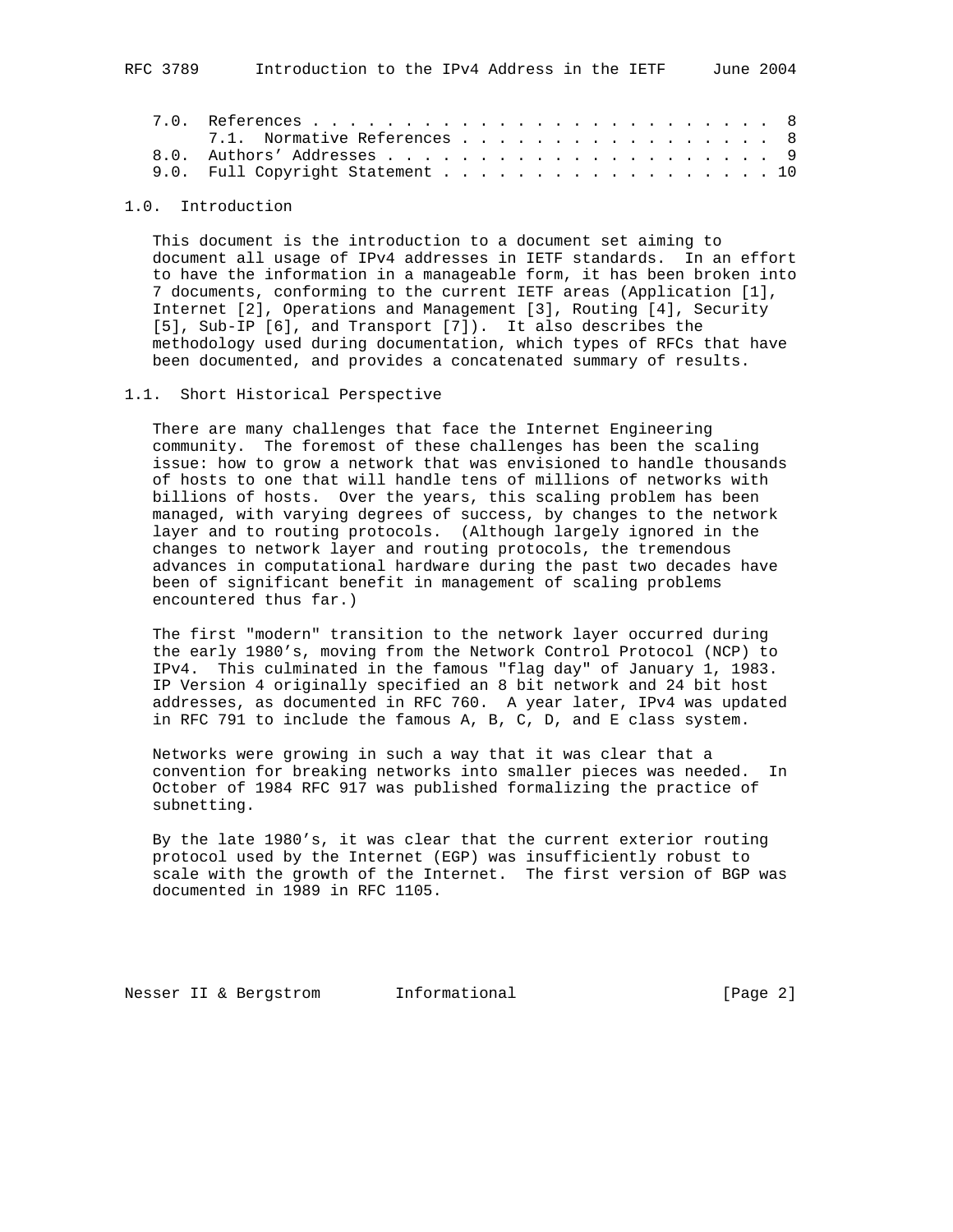Yet another scaling issue, exhaustion of the class B address space became apparent in the early 1990s. The growth and commercialization of the Internet stimulated organisations requesting IP addresses in alarming numbers. By May of 1992, over 45% of the Class B space had been allocated. In early 1993 RFC 1466 was published, directing assignment of blocks of Class C's be given out instead of Class B's. This temporarily circumvented the problem of address space exhaustion, but had a significant impact of the routing infrastructure.

 The number of entries in the "core" routing tables began to grow exponentially as a result of RFC 1466. This led to the implementation of BGP4 and CIDR prefix addressing. This may have circumvented the problem for the present, but they continue to pose potential scaling issues.

 Growth in the population of Internet hosts since the mid-1980s would have long overwhelmed the IPv4 address space if industry had not supplied a circumvention in the form of Network Address Translators (NATs). To do this, the Internet has watered down the underlying "End-to-End" principle.

 In the early 1990's, the IETF was aware of these potential problems and began a long design process to create a successor to IPv4 that would address these issues. The outcome of that process was IPv6.

 The purpose of this document is not to discuss the merits or problems of IPv6. That debate is still ongoing and will eventually be decided on how well the IETF defines transition mechanisms and how industry accepts the solution. The question is not "should," but "when."

#### 1.2. An Observation on the Classification of Standards

 It has become clear during the course of this investigation that there has been little management of the status of standards over the years. Some attempt has been made by the introduction of the classification of standards into Full, Draft, Proposed, Experimental, and Historic. However, there has not been a concerted effort to actively manage the classification for older standards. Standards are only classified as Historic when either a newer version of the protocol is deployed and it is randomly noticed that an RFC describes a long dead protocol, or a serious flaw is discovered in a protocol. Another issue is the status of Proposed Standards. Since this is the entry level position for protocols entering the standards process, many old protocols or non-implemented protocols linger in this status indefinitely. This problem also exists for Experimental RFCs. Similarly, the problem exists for the Best Current Practices (BCP) and For You Information (FYI) series of documents.

Nesser II & Bergstrom Informational (Page 3)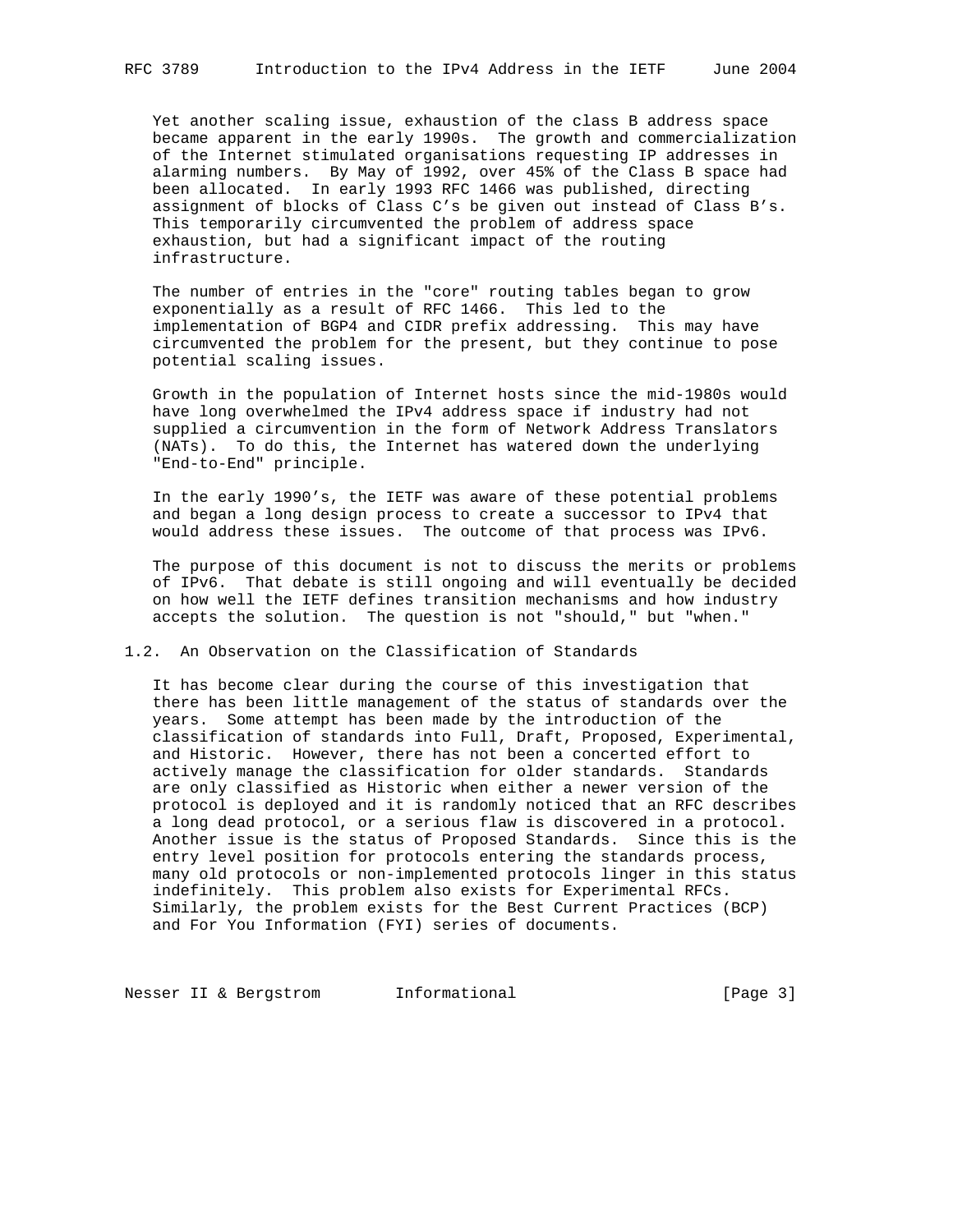To exemplify this point, there are 61 Full Standards, only 4 of which have been reclassified to Historic. There are 65 Draft Standards, 611 Proposed Standards, and 150 Experimental RFCs, of which only 66 have been reclassified as Historic. That is a rate of less than 8%. It should be obvious that in the more that 30 years of protocol development and documentation, there should be at least as many (if not a majority of) protocols that have been retired compared to the ones that are currently active.

 Please note that there is occasionally some confusion of the meaning of a "Historic" classification. It does NOT necessarily mean that the protocol is not being used. A good example of this concept is the Routing Information Protocol(RIP) version 1. There are many thousands of sites using this protocol even though it has Historic status. There are potentially hundreds of otherwise classified RFC's that should be reclassified.

### 2.0. Methodology

 To perform this study, each class of IETF standards are investigated in order of maturity: Full, Draft, and Proposed, as well as Experimental. Informational and BCP RFCs are not addressed. RFCs that have been obsoleted by either newer versions or because they have transitioned through the standards process are not covered. RFCs which have been classified as Historic are also not included.

 Please note that a side effect of this choice of methodology is that some protocols that are defined by a series of RFC's that are of different levels of standards maturity are covered in different spots in the document. Likewise, other natural groupings (i.e., MIBs, SMTP extensions, IP over FOO, PPP, DNS, etc.) could easily be imagined.

#### 2.1. Scope

 The procedure used in this investigation is an exhaustive reading of the applicable RFC's. This task involves reading approximately 25,000 pages of protocol specifications. To compound this, it was more than a process of simple reading. It was necessary to attempt to understand the purpose and functionality of each protocol in order to make a proper determination of IPv4 reliability. The author has made every effort to produce as complete a document set as possible, but it is likely that some subtle (or perhaps not so subtle) dependence was missed. The author encourages those familiar (designers, implementers or anyone who has an intimate knowledge) with any protocol to review the appropriate sections and make comments.

Nesser II & Bergstrom 1nformational (Page 4)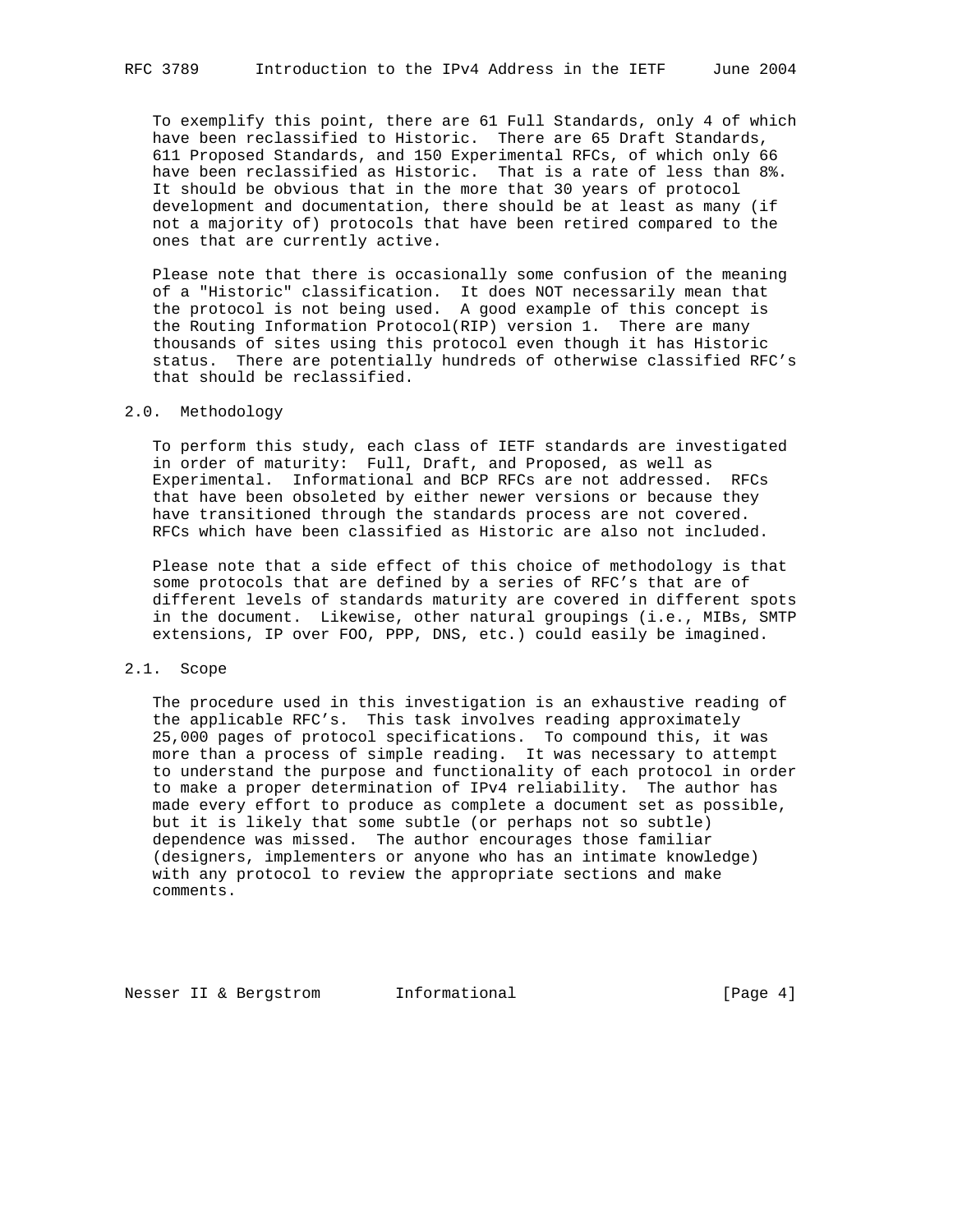## 3.0. Summary of Results

 In the initial survey of RFCs, 173 positives were identified out of a total of 877, broken down as follows:

|  |  | 30 out of 68 or 44.12%<br>16 out of 68 or 23.53%<br>98 out of 597 or 16.42%<br>29 out of 144 or 20.14% |
|--|--|--------------------------------------------------------------------------------------------------------|

 Of those identified, many require no action because they document outdated and unused protocols, while others are active document protocols being updated by the appropriate working groups (SNMP MIBs for example).

 Additionally, there are many instances of standards that should be updated but do not cause any operational impact (STD 3/RFCs 1122 and 1123 for example) if they are not updated.

 In this statistical survey, a positive is defined as a RFC containing an IPv4 dependency, regardless of context.

3.1. Application Area Specifications

 In the initial survey of RFCs, 34 positives were identified out of a total of 257, broken down as follows:

|  |  | 1 out of 20 or 5.00%<br>4 out of 25 or 16.00%<br>19 out of 155 or 12.26%<br>10 out of 57 or 17.54% |
|--|--|----------------------------------------------------------------------------------------------------|

For more information, please look at [1].

## 3.2. Internet Area Specifications

 In the initial survey of RFCs, 52 positives were identified out of a total of 186, broken down as follows:

|  |  | 17 out of 24 or 70.83%<br>6 out of 20 or 30.00%<br>22 out of 111 or 19.91%<br>7 out of 31 or 22.58% |
|--|--|-----------------------------------------------------------------------------------------------------|

For more information, please look at [2].

|  |  |  | Nesser II & Bergstrom | Informational | [Page $5$ ] |
|--|--|--|-----------------------|---------------|-------------|
|--|--|--|-----------------------|---------------|-------------|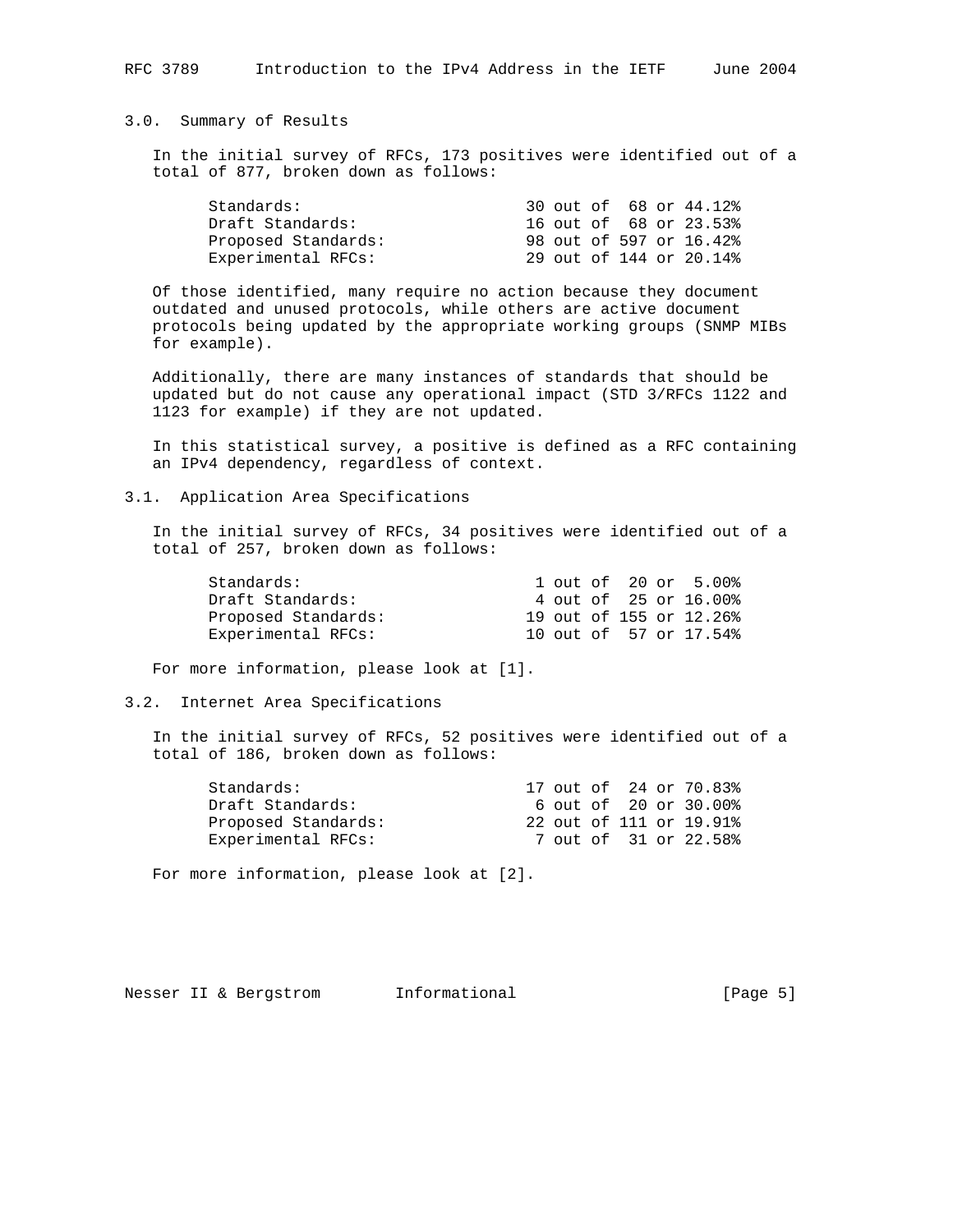3.3. Operations and Management Area Specifications In the initial survey of RFCs, 36 positives were identified out of a total of 153, broken down as follows: Standards: 6 out of 15 or 40.00%<br>Draft Standards: 4 out of 15 or 26.67% 4 out of 15 or 26.67%<br>26 out of 112 or 23.21% Draft Standards:<br>Proposed Standards: Experimental RFCs: 0 out of 11 or 0.00% For more information, please look at [3]. 3.4. Routing Area Specifications In the initial survey of RFCs, 23 positives were identified out of a total of 46, broken down as follows: Standards: 3 out of 3 or 100.00% Draft Standards: 1 out of 3 or 33.33% Proposed Standards: 13 out of 29 or 44.83% Experimental RFCs: 6 out of 11 or 54.54% For more information, please look at [4]. 3.5. Security Area Specifications In the initial survey of RFCs, 4 positives were identified out of a total of 124, broken down as follows: Standards: 0 out of 1 or 0.00% Draft Standards: 1 out of 3 or 33.33% Proposed Standards: 1 out of 102 or 0.98% Experimental RFCs: 2 out of 18 or 11.11% For more information, please look at [5]. 3.6. Sub-IP Area Specifications In the initial survey of RFCs, 0 positives were identified out of a total of 7, broken down as follows: Standards: 0 out of 0 or 0.00% Draft Standards: 0 out of 0 or 0.00% Proposed Standards: 0 out of 6 or 0.00% Experimental RFCs: 0 out of 1 or 0.00% For information about the Sub-IP Area standards, please look at [6]. Nesser II & Bergstrom 1nformational (Page 6)

RFC 3789 Introduction to the IPv4 Address in the IETF June 2004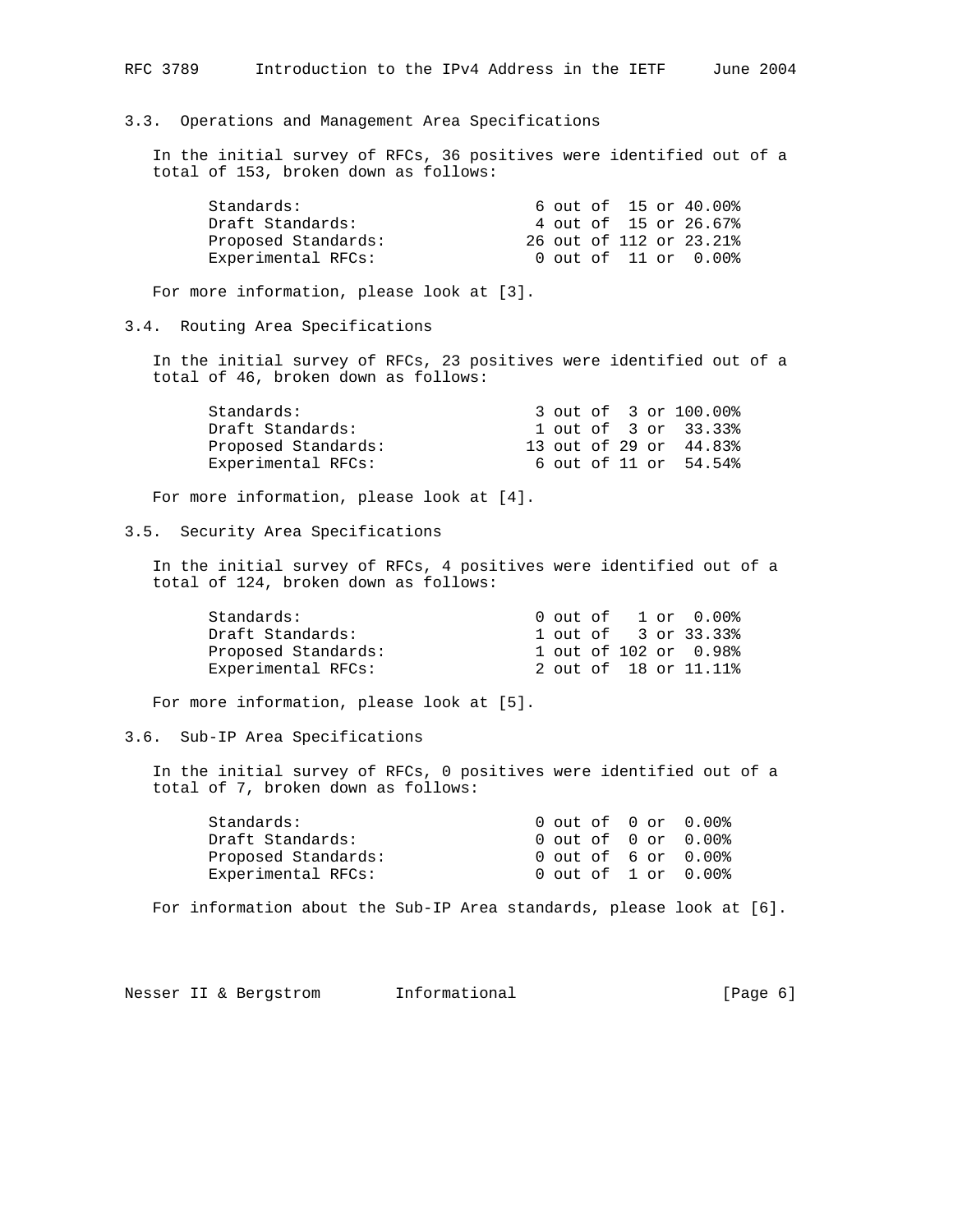#### 3.7. Transport Area Specifications

 In the initial survey of RFCs, 24 positives were identified out of a total of 104, broken down as follows:

| Standards:          |  |  | 3 out of 5 or 60.00%   |
|---------------------|--|--|------------------------|
| Draft Standards:    |  |  | 0 out of 2 or 0.00%    |
| Proposed Standards: |  |  | 17 out of 82 or 20.73% |
| Experimental RFCs:  |  |  | 4 out of 15 or 26.67%  |

For more information, please look at [7].

4.0. Discussion of "Long Term" Stability of Addresses on Protocols

 In attempting this analysis, it was determined that a full scale analysis is well beyond the scope of this document. Instead, a short discussion is presented on how such a framework might be established.

 A suggested approach would be to do an analysis of protocols based on their overall function, similar (but not strictly) to the OSI network reference model. It might be more appropriate to frame the discussion in terms of the different Areas of the IETF.

 The problem is fundamental to the overall architecture of the Internet and its future. One of the stated goals of the IPng (now IPv6) was "automatic" and "easy" address renumbering. An additional goal is "stateless autoconfiguration." To these ends, a substantial amount of work has gone into the development of such protocols as DHCP and Dynamic DNS. This goes against the Internet age-old "end to-end principle."

 Most protocol designs implicitly count on certain underlying principles that currently exist in the network. For example, the design of packet switched networks allows upper level protocols to ignore the underlying stability of packet routes. When paths change in the network, the higher level protocols are typically unaware and uncaring. This works well since whether the packet goes A-B-C-D-E-F or A-B-X-Y-Z-E-F is of little consequence.

 In a world where endpoints (i.e., A and F in the example above) change at a "rapid" rate, a new model for protocol developers should be considered. It seems that a logical development would be a change in the operation of the Transport layer protocols. The current model is essentially a choice between TCP and UDP, neither of which provides any mechanism for an orderly handoff of the connection if and when the network endpoint (IP) addresses change. Perhaps a third

Nesser II & Bergstrom informational [Page 7]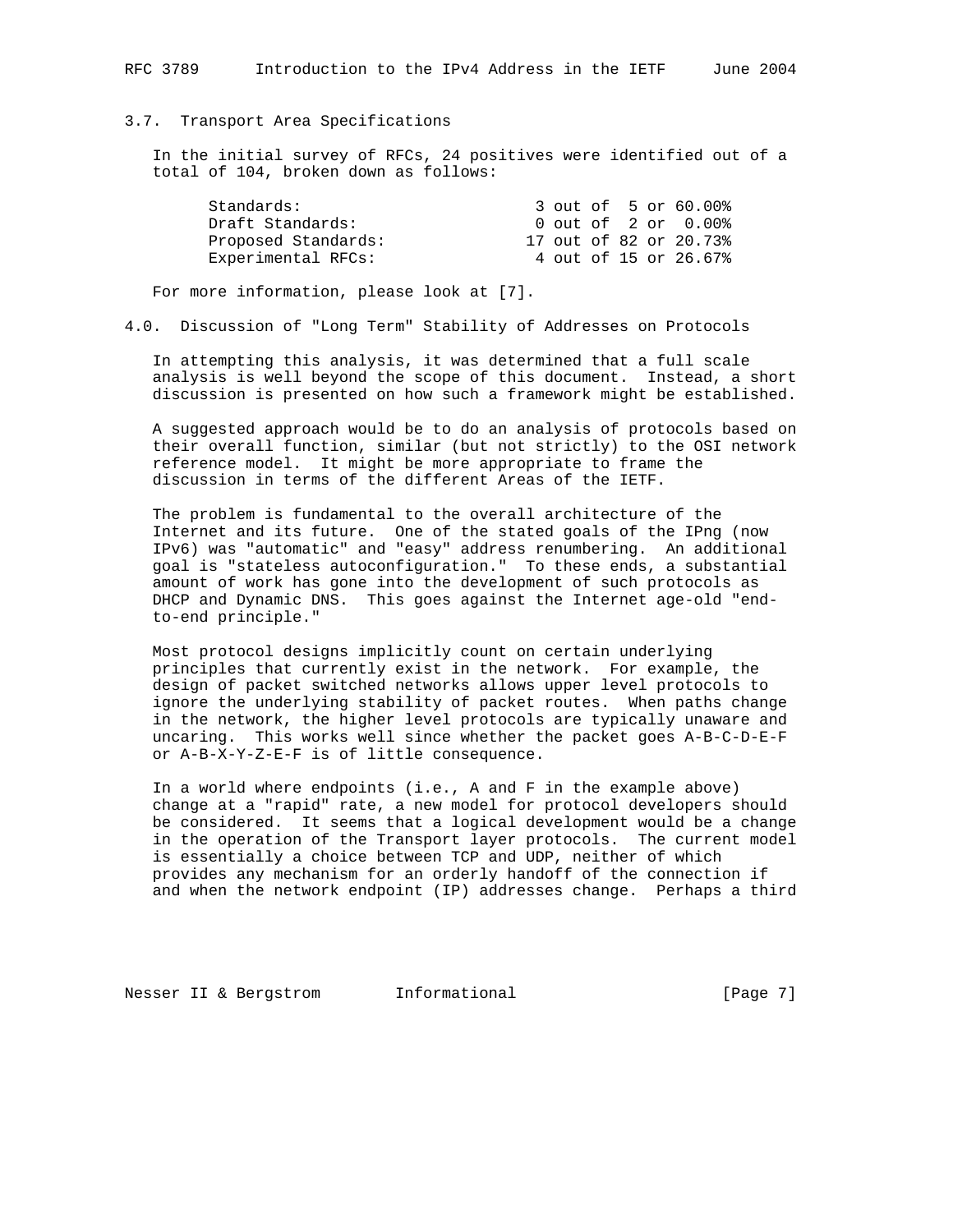major transport layer protocol should be developed, or perhaps updated TCP and UDP specifications that include this function might be a better solution.

 There are many, many variables that would need to go into a successful development of such a protocol. Some issues to consider are: timing principles; overlap periods as an endpoint moves from address A, to addresses A and B (answers to both), to only B; delays due to the recalculation of routing paths, etc...

#### 5.0. Security Considerations

 This memo examines the IPv6-readiness of specifications; this does not have security considerations in itself.

### 6.0. Acknowledgements

 The authors would like to acknowledge the support of the Internet Society in the research and production of this document. Additionally the author, Philip J. Nesser II, would like to thanks his partner in all ways, Wendy M. Nesser.

 The editor, Andreas Bergstrom, would like to thank Pekka Savola for guidance and collection of comments for the editing of this document. He would further like to thank Alan E. Beard, Jim Bound, Brian Carpenter, and Itojun for valuable feedback on many points of this document.

# 7.0. References

- 7.1. Normative References
	- [1] Sofia, R. and P. Nesser, II, "Survey of IPv4 Addresses in Currently Deployed IETF Application Area Standards", RFC 3795, June 2004.
	- [2] Mickles, C., Editor and P. Nesser, II, "Survey of IPv4 Addresses in Currently Deployed IETF Internet Area Standards", RFC 3790, June 2004.
	- [3] Nesser, II, P. and A. Bergstrom, Editor, "Survey of IPv4 Addresses in Currently Deployed IETF Operations & Management Area Standards", RFC 3796, June 2004.
	- [4] Olvera, C. and P. Nesser, II, "Survey of IPv4 Addresses in Currently Deployed IETF Routing Area Standards", RFC 3791, June 2004.

Nesser II & Bergstrom 1nformational (Page 8)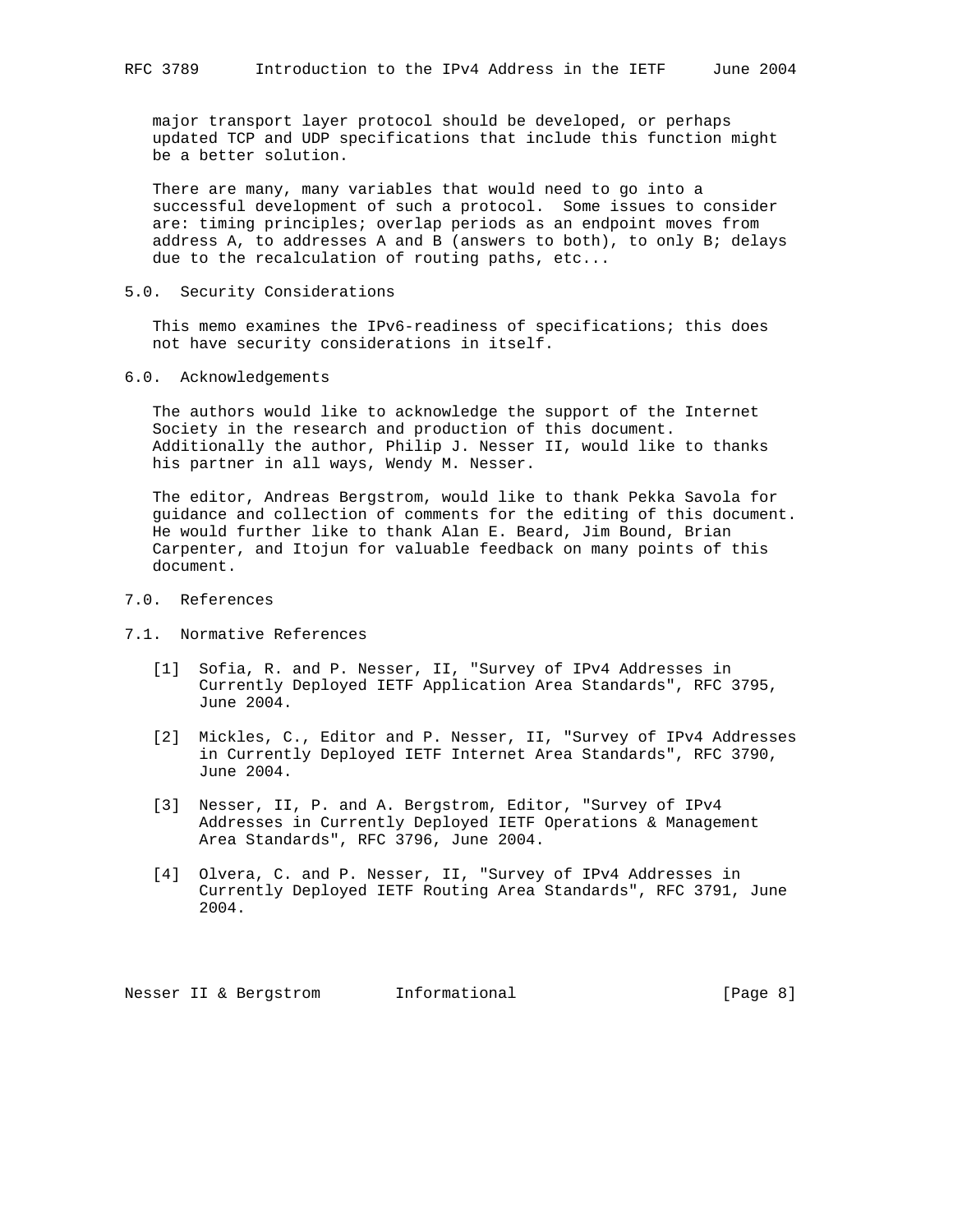- [5] Nesser, II, P. and A. Bergstrom, Editor, "Survey of IPv4 Addresses in Currently Deployed IETF Security Area Standards", RFC 3792, June 2004.
- [6] Nesser, II, P. and A. Bergstrom, Editor, "Survey of IPv4 Addresses in Currently Deployed IETF Sub-IP Area Standards", RFC 3793, June 2004.
- [7] Nesser, II, P. and A. Bergstrom, Editor, "Survey of IPv4 Addresses in Currently Deployed IETF Transport Area Standards", RFC 3794, June 2004.

# 8.0. Authors' Addresses

 Please contact the authors with any questions, comments or suggestions at:

 Philip J. Nesser II Principal Nesser & Nesser Consulting 13501 100th Ave NE, #5202 Kirkland, WA 98034

 Phone: +1 425 481 4303 Fax: +1 425 482 9721 EMail: phil@nesser.com

 Andreas Bergstrom, Editor Ostfold University College Rute 503 Buer N-1766 Halden Norway

EMail: andreas.bergstrom@hiof.no